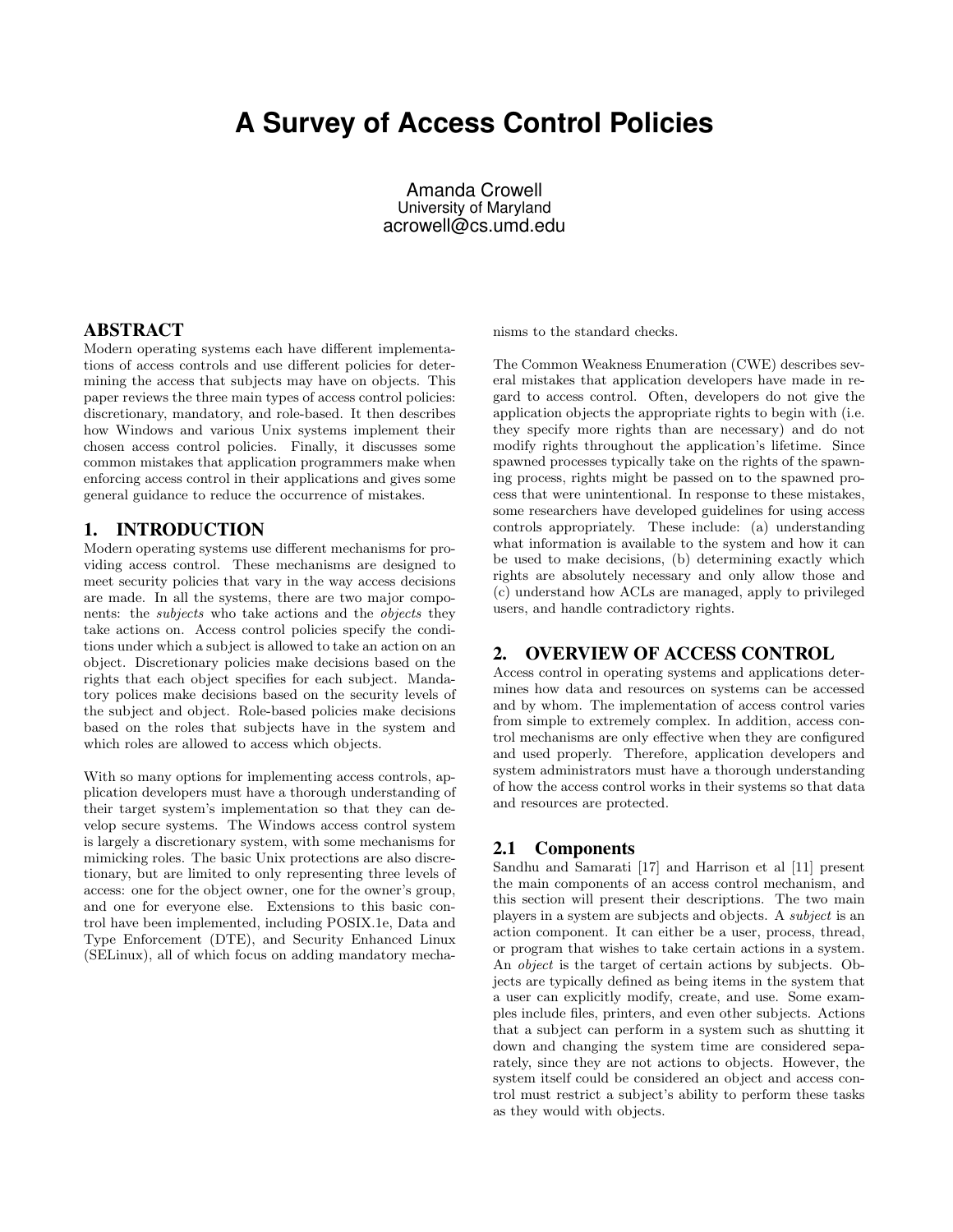Subject actions are defined by access rights that specify for each object the actions that a subject may perform. The most basic rights are read, write, execute, and own, with different types of objects having different types of rights. For example, text files can be read from and written to, but cannot be executed while program files can. Subject ownership of an object means that the subject should be able to control what other subjects may do with that object. In general, a system's *safety* is defined as its ability to help the user protect their objects from misuse at all times. The user should be able to specify who and what is able to access their data and the system should enforce their controls.

For a given system, an access matrix conceptually represents all the access rights in the system by having a row for every subject and a column for every object. The rights that a subject  $S$  has for a particular object  $O$  are placed in the cell of the matrix represented by  $[S, O]$ . Because a matrix would have such large storage requirements, in actual implementations of access controls either just the rows or just the columns are used to represent rights.

The row view of the matrix forms a *capability list* that shows for every subject  $S$  the rights they have for every object  $O$  in the system. In contrast, the column view of the matrix forms an *access list* that shows for every object  $O$  the subjects  $S$ who have access rights to it. The capability list makes it easy to determine all the accesses a particular subject has in a system but at the same time makes it difficult to determine, for any one object, all the subjects who have access. The access list has the opposite effect: it is easy to determine the subjects who can access an object, but not easy to determine all the objects a particular subject can access.

Regardless of the view of the access matrix chosen, the rights in a system are stored in an authorization database. While this database could be stored in a separate location, most often it is stored with the objects. A reference monitor uses this database to determine, for each attempted access by a subject, if the subject has the necessary rights to access the object. The authorization database and reference monitor are mechanisms of access control, and vary from system to system depending on the hardware and software available.

A system's *configuration* consists of the triple  $(S, O, P)$  where S and O are the subjects and objects in the system, respectively, and P is the conceptual access matrix. A command can leak rights in a configuration if, when it is run, it modifies a right in a cell of the matrix. For a single system with a single subject, the method of configuring the system is not all that important. However, as the number of subjects and objects grows, the configuration becomes much more complicated. In this scenario, a security administrator is needed to maintain the state of the authorization database. The administrator uses the policies, or high-level guidelines defined by the organization, company, etc, to control access decisions.

# 2.2 Access Policies

Three main types of access control policies have been explored in literature: discretionary, mandatory, and rolebased. This section will give an overview of these policies as presented by Sandhu and Samarati [17].

#### *2.2.1 Discretionary*

Discretionary Access Controls (DAC) control access to objects based solely on the subject's identity and the rights specified for that identity on each object. In this type of system, an access control list would be used, as described before, which would specify, for each object, which subjects are allowed to access it and how. In such a system, the default level of access is NONE, so that access is prohibited unless it is explicitly defined. However, this system has a weakness in that it does not control the dissemination of information once it has been accessed. A subject could release information to other subjects who have not been authorized to receive it. They would do this by reading information from a file that the third party doesn't have access to and writing that information into a file the third party does have access to.

Consider a system with two users, Alice and Bob, and three objects, *file1*, *file2* and *process1*. In a DAC system, each object would specify the rights that Alice and Bob have for them. So the ACLs for these objects might look like the following:

| file1    | deny Alice read, write     |  |
|----------|----------------------------|--|
|          | allow Everyone read, write |  |
| file2    | allow Everyone read, write |  |
| process1 | deny Bob execute           |  |
|          | allow Alice execute        |  |

Table 1: Example DAC List Entries

These rights can be interpreted as follows. For  $file1$ , everyone is allowed to read and write to the file except for Alice. For file2, everyone in the system is allowed to read and write to the file. Finally, for process1, Bob will not be allowed to execute the file while Alice will. If another user is added to the system, since a right is not expressly given for everyone else, the new user would get the default access, as is defined as by the system.

#### *2.2.2 Mandatory*

Unlike discretionary access control where the owner defines the access, Mandatory Access Control (MAC) is defined by the system policy. In a MAC system, subjects and objects are classified as having a certain security level. For an object, the security level represents the sensitivity of the information that it holds and the amount of damage that would result if the information was disclosed. For a subject, the security level represents the level of trust in the subject that it will not disclose information unless authorized. When access control decisions have to be made, the security levels of the subject(s) and object(s) in question are compared, and if the relationship between them meets the requirements of the system, then the access is granted. The following basic principles are required to hold in such a system:

• Read Down A subject's security level must be at least as high as the security level of the object it wishes to read. This requirement prevents a user from reading information for which it has not been trusted.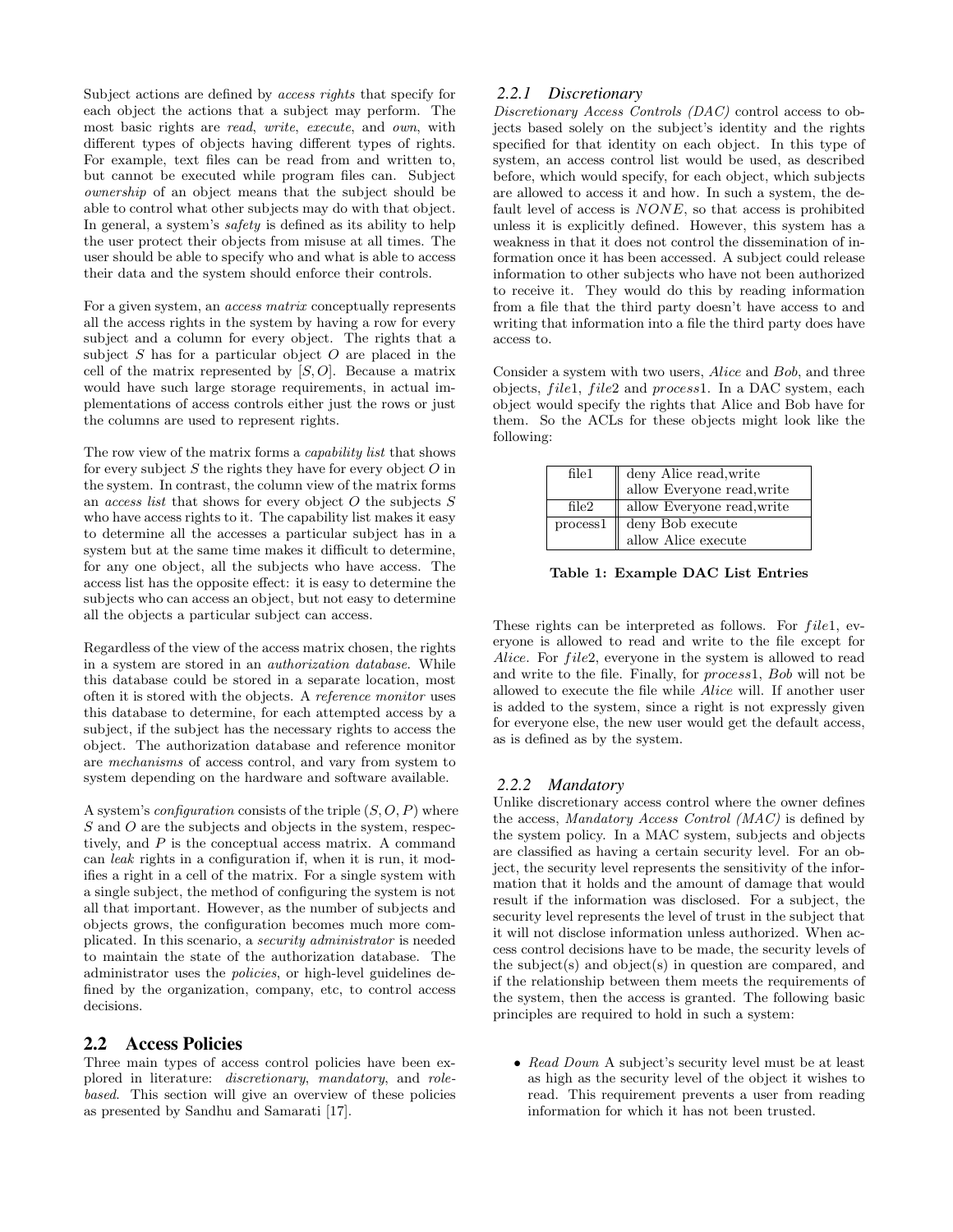• Write  $Up A$  subject can only write to objects whose security levels are at the same level or higher. This requirement prevents a user from leaking information from high to low security levels.

With these basic principles, MAC is able control the dissemination of information once it has been accessed. A subject who has access to a file would not be able to write information to a file at a lower security level, so they can not give the information to a third party subject without the necessary security level to read the original file. MAC was created with the military in mind to protect information at various hierarchical classifications and with orthogonal compartments. Hierarchical levels include UNCLASSIFIED, CONFIDEN-TIAL, SECRET, and TOP SECRET and orthogonal compartments could include Personally Identifiable Information (PII). However, a system that truly followed these requirements would be extremely rigid and difficult to both implement and use.

Again, consider the system with users Alice and Bob and the same three objects as before. In this system, the hierarchical and orthogonal security levels are the ones listed for multi level security (MLS) as defined for government classifications above. These hierarchical levels are, in order from lowest security level to highest: unclassified  $U$ , confidential  $C$ , secret  $S$ , and top secret  $TS$  and an orthogonal level is personally identifiable information  $PII$ . In this system, each subject and object has a security level, and the next table shows an example configuration.

| Alice    | S, PH      |
|----------|------------|
| Bob      |            |
| file1    | $U.$ $PII$ |
| file2    | ТS         |
| process1 | ТS         |

Table 2: Example MAC Entries

In this system, Alice can read file1 but Bob and Process1 cannot since they do not have the necessary compartment. Alice and Bob can only write to  $file2.$   $Process1$  can read and write to  $file2$ .

#### *2.2.3 Role-Based*

In Role-Based Access Control (RBAC), subjects are assigned to roles that line up with roles that users hold in real life. A role could represent a set of actions and responsibilities that a subject has in their job. As an example, consider four types of subjects: students, teachers, principals and janitors in a school system. The student has the least amount of access and is limited to his/her desk in his classroom. The teacher has more access, including his/her desk, students' desks, his classroom, and the teacher's lounge. The principal has the most access, and has access to his/her desk, students' desks, teachers' desks, all classrooms, as well as the teacher's lounge. The janitor has orthogonal (but different) access than the principal in that he/she has access to all the physical rooms in the school but not to the desks. In a RBAC system, three roles would be created that represent these levels of access. Then, subjects in the system would be placed in their appropriate roles and each object authorizes access based on these roles.

This type of system has many benefits. Management of authorizations is simplified since it is broken into the two separate tasks of assigning rights to roles, then assigning subjects to roles. It also allows for hierarchical roles to be created, which can be seen in the example above. Once the student role is defined, the teacher role can be defined to be the student role plus the extra rights granted to teachers. Similarly, for the principal, the role can be defined to be the combination of the student and teacher roles, along with the extra rights granted to the teachers. This further simplifies management. In addition, this system would allow subjects to follow the principle of least privilege which states that subjects should only use the least amount of access/privilege necessary to complete a task. In RBAC, a user could take on the lowest role that has the necessary accesses to complete a task, and only go to higher roles when absolutely necessary.

As an example, consider the system from the previous sections with the addition of two roles: teacher and student. Access rights in this system would look like the following:

| Alice      | teacher                        |
|------------|--------------------------------|
| <b>Bob</b> | student                        |
| file1      | teacher, student : read, write |
| file2      | teacher: read, write           |
| process1   | teacher, student : execute     |

Table 3: Example RBAC Entries

In this example, *file1* allows both the *teacher* and *student* roles to read and write to it, while  $file2$  only allows the teacher role access. Also, both roles are able to execute process1.

# 3. ACCESS CONTROL IN MODERN OPER-ATING SYSTEMS

While the basic functionality of access control is well defined, it can be implemented in many different ways. Each operating system on the market today has different implementations, and this section will describe some of the differences.

# 3.1 Microsoft Windows

Microsoft first created NT to be comparable to Unix systems, and NT was the first 32 bit operating system they created [5]. Each major release of NT usually indicates significant changes in features and functionality of the OS product. This section will explore how the access control mechanisms evolved through each version of  $NT<sup>1</sup>$ .

#### *3.1.1 Windows NT*

All versions of Windows use the discretionary method of access control, in the form of discretionary access control lists (DACLs) which are stored for each object in the system. A

 $1$  Windows NT is the product name for the operating system released using NT version 4.0. Subsequent OS releases were newer versions of NT (5.0+) and were given different product names.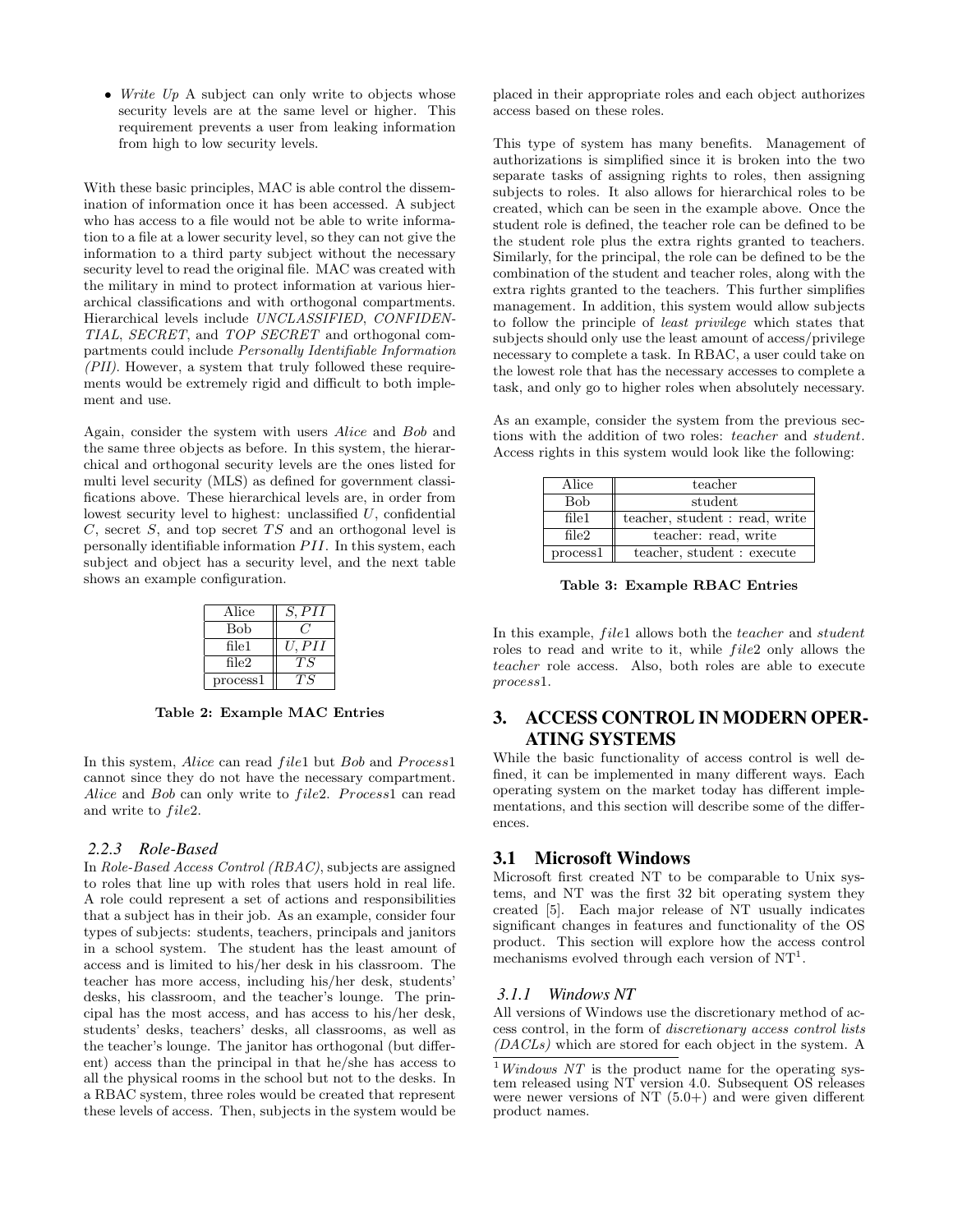DACL consists of *access control entries (ACEs)* that specify the levels of access that users have on the object. In Windows NT, there are two types of ACEs: access-allowed and access-denied. The ACE has three parts: a field specifying which type of ACE it is, a field with a security identifier *(SID)* that represents a user, and a 16-bit *access mask* that specifies the rights. The DACL, along with the owner, group, and auditing information, make up an object's security descriptor. Some access right inheritance occurs automatically. For example, when an object is created in a container such as a folder, some of the entries from the container's ACE are inherited into the newly created object. Figure 1 shows an ACE in NT. [8, 19, 4]





Figure 1: Access Control Entries in Windows NT

As mentioned previously, the subjects in Windows are identified by a variable length security identifier. Subjects in Windows can be users or groups of users. The information about a subject's identities and privileges is encapsulated in an access token that is created at logon time. This access token is used by the Security Reference Monitor (SRM), a kernel component that is responsible for making access decisions. An application requesting access to an object on behalf of a subject will call the AccessCheck function, which takes as input the user's access token, the requested level of access, and the object's DACL. The AccessCheck function evaluates each ACE in the order they appear, comparing the SIDs in the ACEs to the subject's access token. All denying ACEs appear at the beginning of the ACL, and once a right has been denied it cannot be granted, even if an allow ACE occurs later in the ACL. [19, 4]

Figure 2 shows an example of an access check in Windows. Both Thread A and Thread B are requesting full access (read, write, and execute) to the object. Thread A is denied access because it contains the user "Andrew," who has been denied access by ACE1. ACE2 and 3 are not evaluated since deny ACEs take precedence over allow ACEs. Thread B is granted access since ACE1 doesn't apply, ACE2 grants write access, and ACE3 grants read and execute access.

The subject's access token is generated by the *Local Security* Authority (LSA). This process (lsass.exe) is highly privileged and runs on each individual system. The following describes the function of the LSA and how access tokens are used:

1. User logs in. The LSA performs the authentication of the user by verifying the supplied password is correct.



Figure 2: Example of Access Checks in Windows [4]

- 2. After authentication is complete, the LSA creates a logon session for the user and the access token.
- 3. The logon process then creates the main Windows shell (explorer.exe). The access token for the user is attached to this shell.
- 4. From this point on, any time that a new process is started, the user's access token gets inherited from this main Windows shell into the new process. Once a process has an access token, it cannot be replaced. However, threads may have different access tokens than their parent processes, which enables programs to execute certain functionality with different identities.

In addition to access rights to objects, user accounts (and user access tokens) can have privileges. Privileges are 64 bit numbers that specify access rights for actions that do not map to a specific object. They can be used to grant administrative access to large sets of objects (like system drivers) and to grant execution of operations like shutting down the system or changing the system clock. [19, 4]

Windows NT includes some built in accounts and account groups to help simplify the administration of machines. The Administrator account is a user accessible account that has full privilege and access rights to the system. Users can use this account to manage the other accounts and groups of the system. The Local System account also has complete privilege and access rights to the system. The user mode components of the operating system run under this account.

# *3.1.2 Windows XP / Windows 2000 / Windows Server 2003*

These Windows OS versions are all based on NT version 5. Windows 2000 is 5.0, Windows XP is 5.1 or 5.2, and Windows Server 2003 is 5.2. Since all these systems are based on NT version 5.0, they are very similar in the way they perform access control.

Swift et al [19] describe some of the limitations of the access control mechanisms in Windows NT (version 4.0). One limitation is that only 16 bits are used for the access masks that specify rights in the ACEs. Because of this, only 16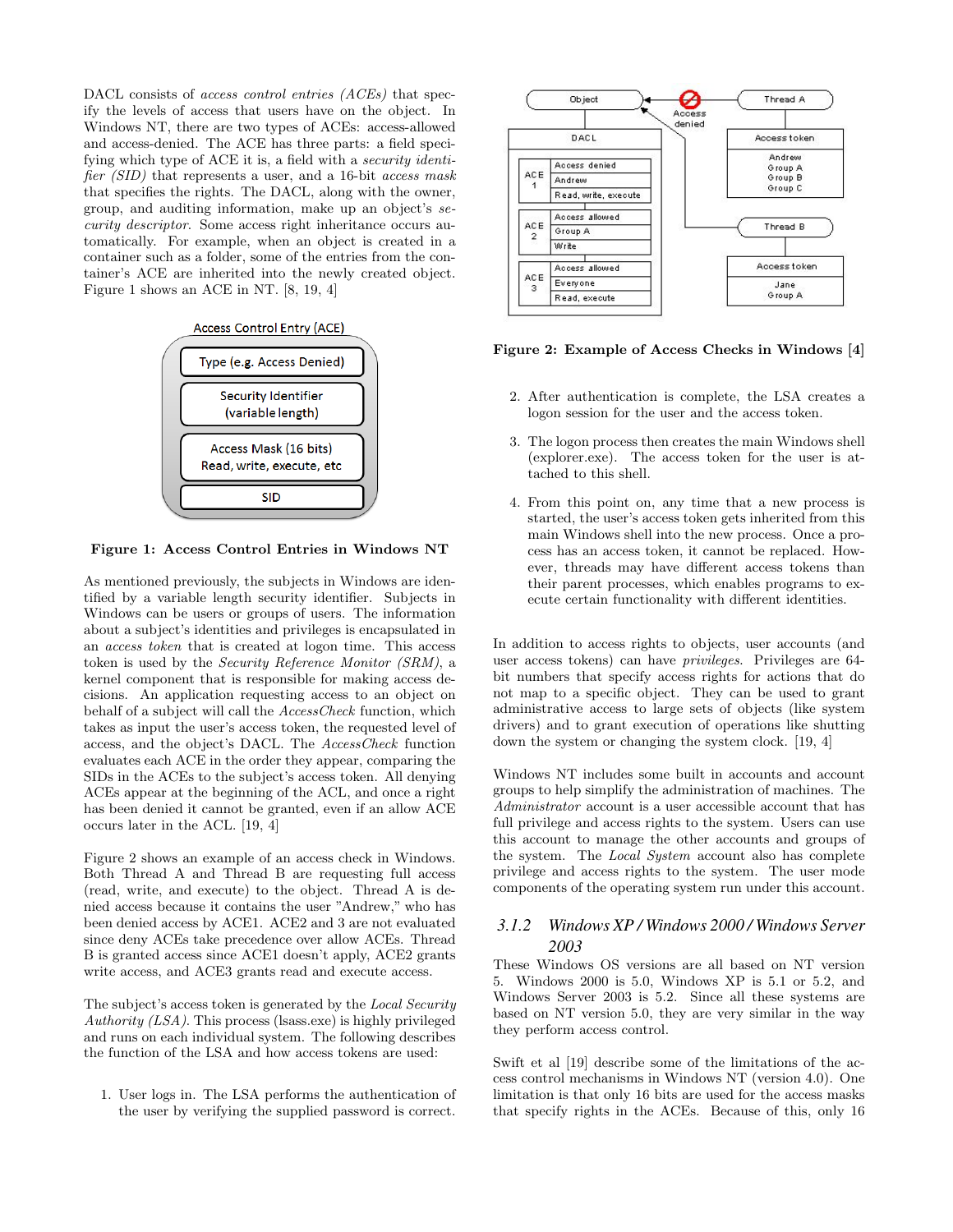access types can be specified. A second limitation is that the inheritance of access rights is not fine-grained enough to distinguish between different types of objects with different types of access. A third limitation is that when making access control changes to a tree of objects, the merging of objects with differing and already existing ACLs is ambiguous. The effect of the second and third limitations is that the result of merging and inheritance is not deterministic, and administrators (and users) might not understand how to use these functions appropriately to achieve the desired access rights on objects. A final limitation is that the only way to restrict rights of processes is to disable privileges individually, which is difficult to manage.

To alleviate these issues, NT version 5.X changes several aspects of the access control infrastructure. The first major change is to the ACEs to allow the ACE to track what type of object it is referring to. To do this, two fields were added to ACEs: ObjectType, which identifies the type of the object, and InheritedObjectType, which is used during inheritance and specifies which types of objects will inherit the ACE. Also, application developers have the option of creating their own object types and properties in addition to those that are included with the operating system. This feature allows for more customized access control. The result of adding personalized objects is the addition of new ACE types. With this addition, the following types of ACEs exist: generic access allowed and denied from NT 4.0, object-specific access allowed and denied which contain the additional information about the type of object as described above, and various callback types for use in COM systems. Figure 3 shows the structure of a generic ACE for built-in objects and Figure 4 shows an ACE for personalized object types. [6, 19, 16].



Figure 3: Generic ACE in Windows 2000



Figure 4: Object-specific ACE in Windows 2000

The second major change to ACEs is explicitly specifying how ACEs are inherited, both at object creation and throughout the object's lifetime. As mentioned before, in NT the inheritance specification ability was extremely limited and resulted in ambiguous inheritance. In NT 5.X, directory ACEs that should be inherited by objects created inside the directory are marked with the OBJECT\_INHERIT property. Similarly, directories that are created inside a directory (or container) will inherit the parent's directory ACEs that have the CONTAINER INHERIT property set. Figure 5 shows how ACEs are inherited in various scenarios of object creation. In Figure  $5(a)$ , the caller, Alice in this case, creates an object (file) and provides a security descriptor (SD). The new object will use the SD given and merge any inheritable ACEs from the container (directory in which the file was created) into the DACL in the SD. In Figure 5(b), Alice does not provide a SD, so the file just inherits ACEs from the directory to fill the DACL in its SD. In Figure 5(c), Alice does not provide a SD and there are no inheritable ACEs in the directory, so the file gets the default DACL provided by the system. And finally, in Figure 5(d) the system does not have a default DACL. So since Alice did not provide one and nothing was inherited, the file gets no DACL. This means that all users will have full access to the file. [16]



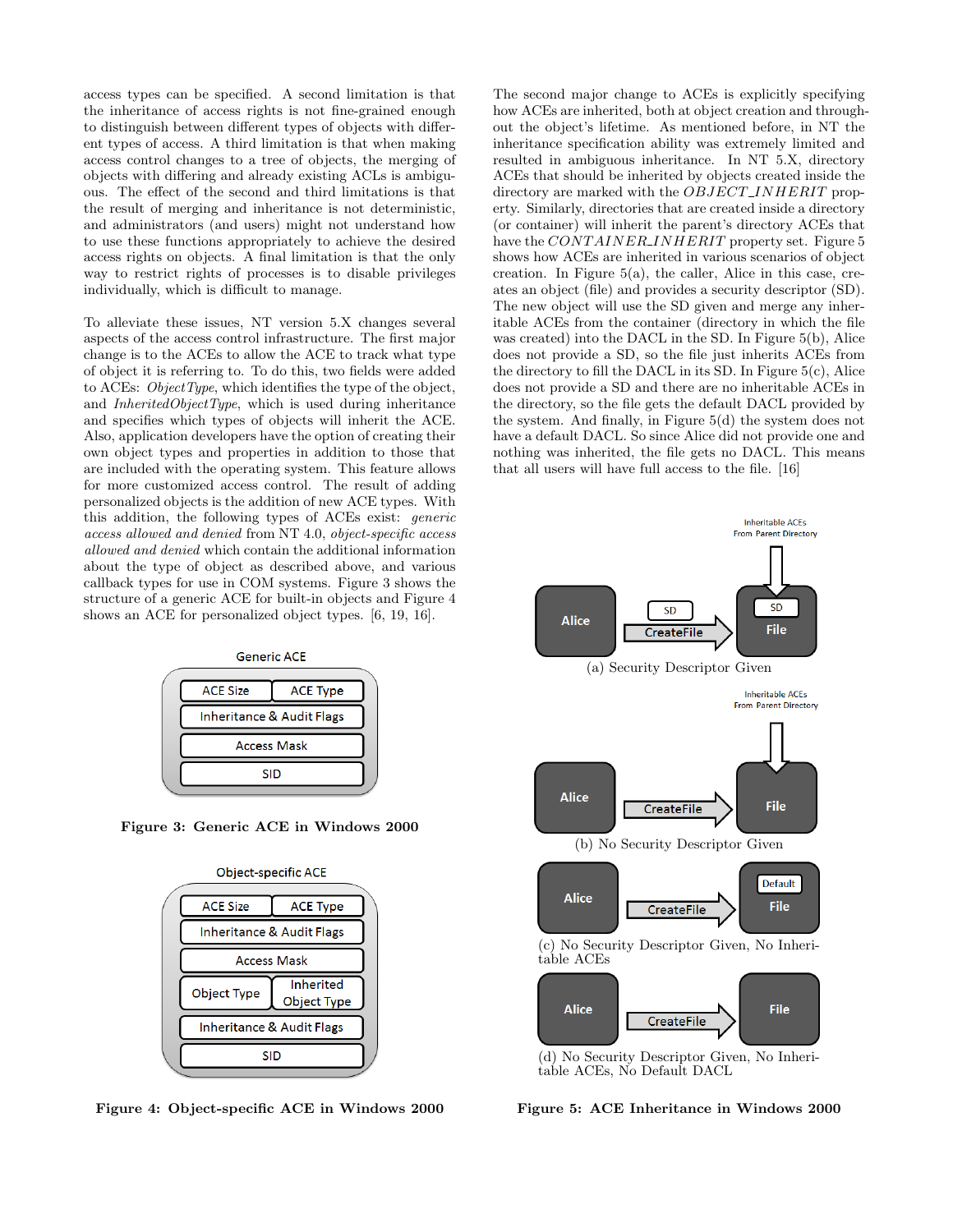Rights can be changed once an object or container has been created. One way that rights can change is by changing the rights on a directory and specifying that the rights should be propagated throughout all the objects and subdirectories. When this happens, the rights should be changed in a deterministic fashion unlike in NT 4.0. It is especially important that locally specified ACEs, for example those that protect objects with private information, do not get overridden with ACEs from higher up in the hierarchy. To fix these issues, each ACE is annotated with a flag specifying whether or not it was inherited. Before ACEs are reapplied to a directory, the ACEs on objects that were inherited are removed so that local ACEs are not overwritten. In addition, all local ACEs are placed first in the DACL so that they will override any inherited ones. [16]

Two algorithms can be used to determine what level of access a subject will be granted to an object. The first algorithm calculates the maximum allowed access that the object has been given for the subject when the subject wishes to have the maximum access. It works as follows:

- If the object has no DACL, then all subjects have all access.
- If the subject/caller has the take-ownership privilege or is the owner, then algorithm grants the write owner access and read control/write-DACL accesses, respectively.
- When a deny ACE is encountered for the subject/ caller, the right is removed from the access mask that is being computed. Likewise, if an allow ACE is encountered and it has not been denied, the right is added to the access mask.
- Finally, the access mask is returned.

The second algorithm is used to check if a specific access is allowed. The algorithm works as follows:

- Again, if the object has no DACL, then the subject is granted access.
- Again, if the subject has take-ownership privilege or is the owner, the system grants access as in the first algorithm. This time, this access is used to compare to the requested rights to the ACEs in the DACL.
- Then, each ACE in the DACL is examined from first to last. An ACE is only processed if the SID in it matches the SID in the subject's access token and it is not marked as an inherit-only ACE. If an access allowed ACE is encountered matching the rights requested, then they are granted; if all requested rights have been granted then the access check is complete and the algorithm returns. If an access deny ACE is encountered that matches a requested access, then the access is denied. If the end of the DACL has been reached and access has not been granted, then access is denied. [16]

All of these changes regarding ACEs, special objects, and inheritance are part of the *Active Directory* service and functions. The goal of Active directory is to simplify the management of subject and objects throughout a domain (network) of computers. It allows domain administrators to manage all the users, groups, and object accesses from a central location and ensures that all the management settings get propagated to all computers in the domain. Some accounts are included with pre-specified levels of access that help minimize the amount of work administrators must do. Some of these accounts are as follows:

- Local System The most privileged account that all the user mode components of the kernel run in and has complete access to all the resources of the machine.
- Local Service/Network Service Does not have complete access to the machine's resources and is used to run the parts of the OS that do not need the complete access of Local System.
- Administrator This is the most privileged account that a user can actually log in to. From this account users can manage all accounts, including Local System, Local Service, and Network Service.

In addition, there are some default groups with specified meanings and rights that administrators can easily use and add users to. These groups include Administrators, Authenticated Users, Everyone, Server Operators, Power Users, and Network Configuration Operators. System administrators must decide which users get placed in which groups and in addition which groups are allowed to access which objects. Users in the Administrators group will have unlimited access to the entire system, so admission to this group should be strictly managed. The Server Operators, Power Users, and Network Configuration Operator groups will by default have access to the objects necessary to perform their roles, so users should only be placed in this group if they are trusted to perform these functions. Every user on the system gets placed in the Everyone group so administrators and normal users should be careful when specifying that the Everyone group has access[19, 8].

NT version 5.X introduced restricted contexts, in addition to changing the ACEs and object inheritance, which allow the administrator to specify restrictions that will force a program to run in a limited capacity. The administrator can create an access token with disabled groups and privileges, as well as restricted security identifiers. They can then run the program with that restricted SID. [16]

#### *3.1.3 Windows Server 2008 / Windows Vista*

Windows Server 2008 and Windows Vista, and even Windows 7 and Server 2008 R2, are all based on Windows NT version 6. Server 2008 and Vista are 6.0, and 7 and Server 2008 R2 are both 6.1. The basic access control mechanisms were updated from NT 5.X, but in between 6.0 and 6.1 the only real changes are in more high level protection mechanisms and functionality.

The biggest addition to access control mechanisms in Window NT 6.X was the idea of integrity levels of processes and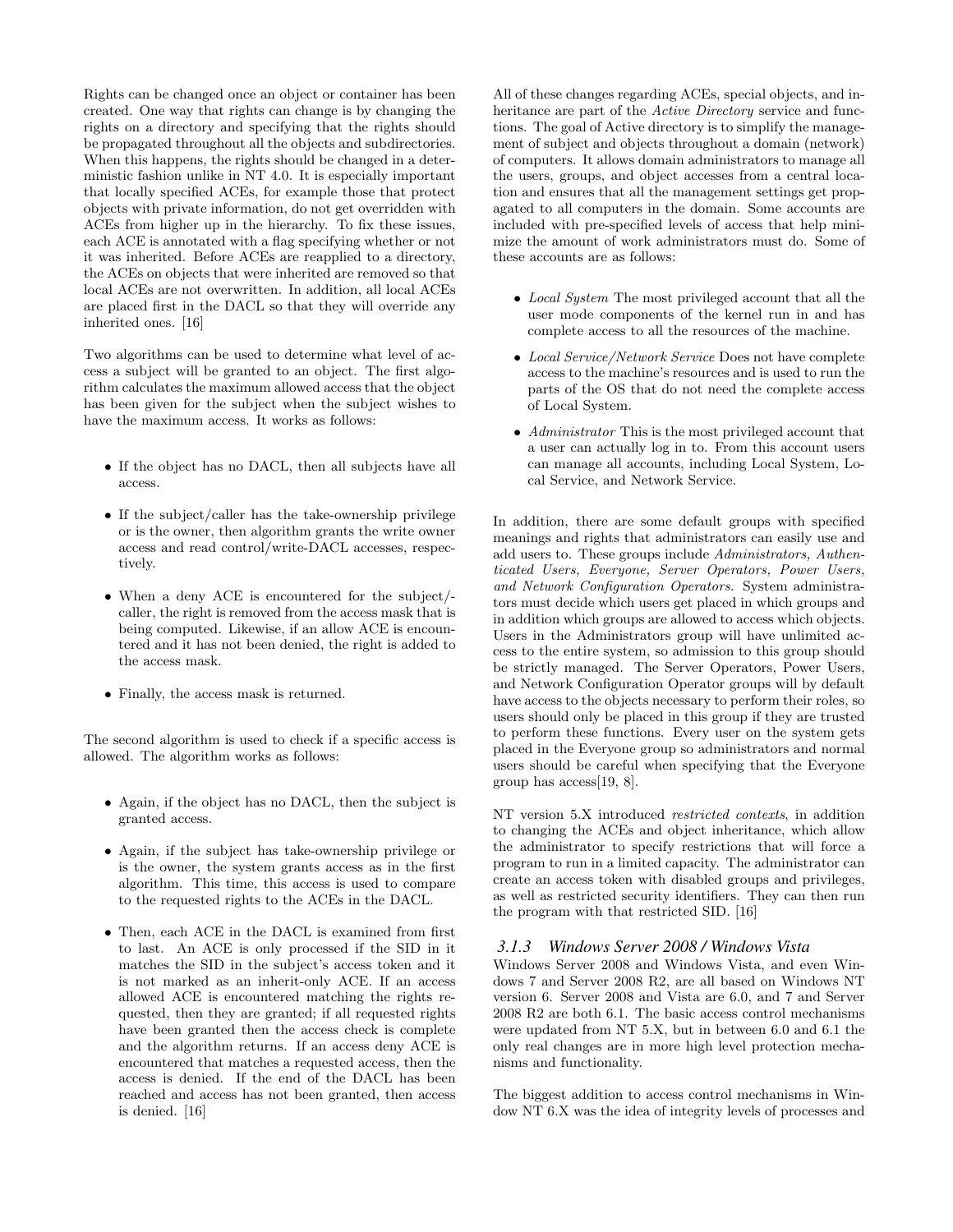objects. It became important to be able to differentiate between a user and a process that user wants to run, especially when a process has been downloaded from the Internet and should not be fully trusted. Processes have an integrity level associated with them that is stored in the process token. Processes typically run with the rights of the user and could have access to the user's data. With integrity levels, user and system data can be marked with one integrity level and untrusted or high risk code (such as an Internet browser) can run at a lower integrity level. Integrity checks are performed in addition to normal access checks that prevent the lower integrity level process from crossing an integrity boundary, or modifying the user data at higher integrity levels.

With these new integrity check mechanisms, Windows was able to implement features like User Account Control (UAC) and Protected Mode Internet Explorer (PMIE). UAC warns users (by a popup) when they are executing programs/processes that try to cross integrity boundaries. PMIE warns users when webpages try to install or run programs outside of the protected Internet Explorer process. Five integrity levels were introduced and given defined uses. Table 4 describes these levels. [7, 15]

|   | untrusted | most limited and blocks most write   |
|---|-----------|--------------------------------------|
|   |           | access                               |
|   | low       | used by PMIE and blocks write ac-    |
|   |           | cess to most objects on the system   |
| 2 | medium    | basic integrity level used by normal |
|   |           | applications launched when UAC is    |
|   |           | enabled                              |
| 3 | high      | used by administrative applications  |
|   |           | when UAC is enabled or used by       |
|   |           | normal applications when UAC is      |
|   |           | disabled and user is administrator   |
| 4 | system    | used by services and other system-   |
|   |           | level applications                   |

Table 4: Integrity levels introduced in Windows Vista/Server 2008

Integrity levels have inheritance rules similar to object ACE inheritance. In general, a process will inherit the integrity level of the process that spawned it (its parent). However, if the integrity level of the file object of the executable image and the parent's integrity level differ, the child will inherit the lowest integrity. In addition, parent processes can specify explicit integrity levels that their children will run. [15]

Objects have an integrity level defined in their security descriptor called a mandatory label. If an integrity level is not specified for an object, and the object is created by a low or untrusted integrity level process, then it will inherit an integrity level equal to the level of the process. If it was created by a medium or higher process, it will be given an integrity level of medium. When integrity level checks are performed, some policies are followed to protect objects. One policy is the no write up policy, which means that a lower integrity process cannot change a higher integrity object. Another policy is the no read up policy that is imposed on process objects and keeps a lower integrity process from reading objects at a higher integrity level. Figure 6 shows



Figure 6: Medium and Low integrity Level Process Access to Other Processes and Objects [15]

some of the relationships between process and objects with medium and low integrity levels. This integrity check occurs before the discretionary access checks that were described in Section 3.1.2. [15]

# 3.2 Unix

Unix operating systems, including Ubuntu, RedHat, and Solaris, have very basic access control mechanisms. Each file object in the system has a trio of permissions defined by three classes of users: the owner of the file, the group the owner belongs to, and everyone else in the system. Each file has three types of rights: read  $(r)$ , write  $(w)$ , and execute (x), and these rights are separately defined for each class of users. The result is that each object has three triplets representing the rights (rwxrwxrwx) for that object. The first triplet represents the owner's rights, the second represents the group's rights, and the third represents the rights of everyone else. This set of rights is often referred to as the owner-group-world permission for the file. If a right is granted to a class of users, the bit representing the right is 1. However, if the right is not granted, then the bit is 0. For example, consider the permissions rwxr-xr-x. In this example the owner has read, write, and execute rights, and the group and everyone else has read and execute rights only. [2]

Bishop points out that with only three sets of permissions, this method of access control loses granularity[2]. He gives an example of a system with five users where the owner of a file wants to give each user a different set of rights to the file. There is no way to accomplish this using the basic Unix permissions as the user can only have three possibilities for the other users: in his group, not in his group, and everyone else.

Loscocco and Smalley [13] and Mayer et al [14] also point out some limitations of this simple discretionary access control policy. In general, the big issue is that a DAC model does not differentiate between human users and computer programs. So if a user starts a process, that process will run with all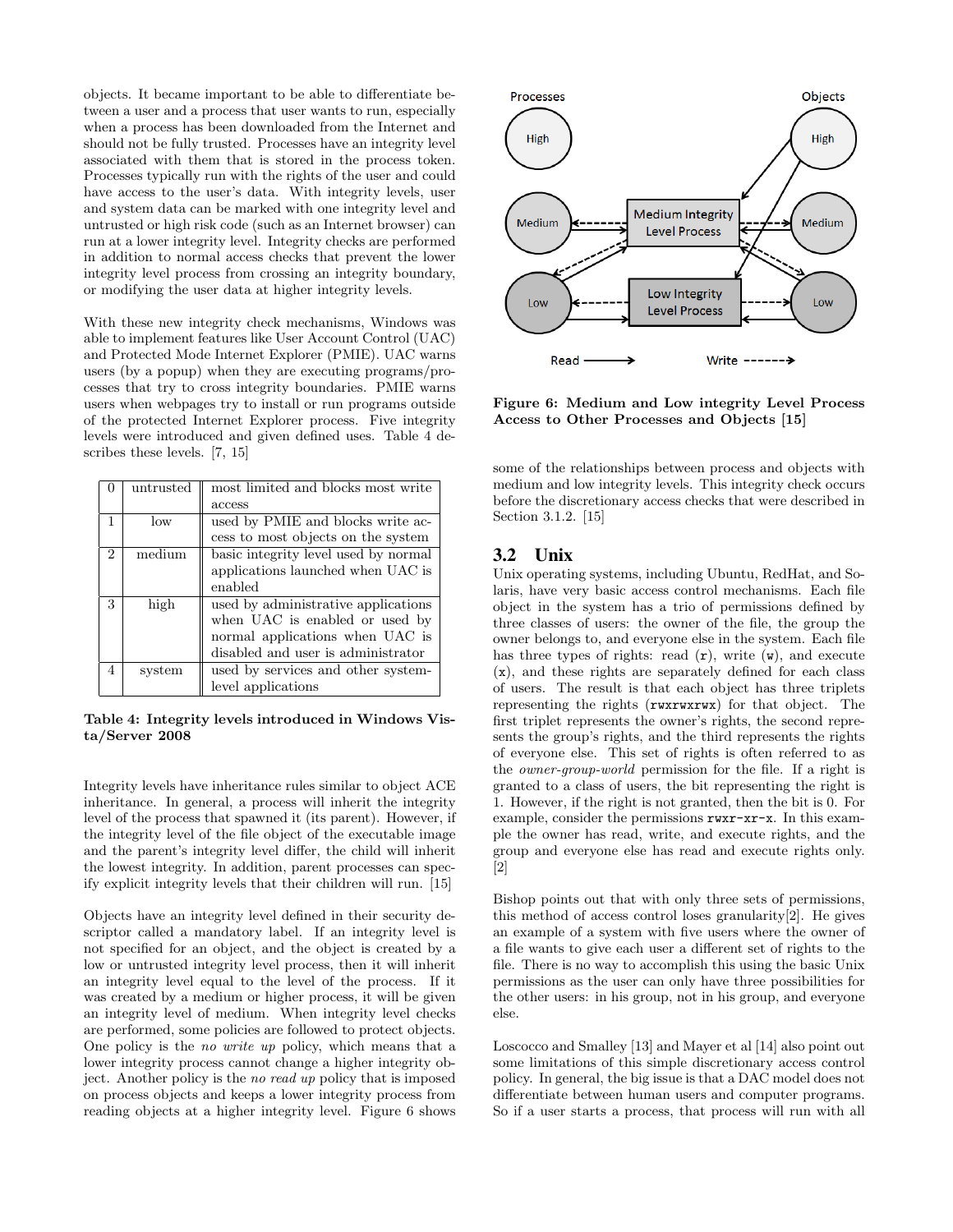the rights of the user whether it should be trusted to or not. Therefore, the DAC policy ignores other security-relevant information that could be used to make better access decisions. Some examples of these advanced decision making schemes include: taking the role of the user into account when deciding access, using the trust level of the program to assign varying levels of access, and changing access based on the sensitivity and/or integrity of the data.

#### *3.2.1 Modifications*

Because of these limitations, much work has been done to augment the basic Unix access model with more advanced access models, particularlymandatory and role-based mechanisms. Since the Linux kernel is open source, researchers and developers are able to modify it to meet their needs. Several different approaches were explored, including the POSIX.1e, Domain and Type Enforcement (DTE), and Security Enhanced Linux (SELinux) implementations. These implementations were enhanced with the development of the Linux Security Model, which sets up the framework for interacting with the kernel to make access decisions. This section will discuss these approaches in more detail.

#### *POSIX.1e.*

POSIX.1e [9] was an attempt to add many extensions to the POSIX.1 family of standards, including adding access control lists, audit mechanisms, capabilities, mandatory access control, and information labeling. While the items were not actually standardized, the work towards the standardization was released to the public, and several mechanisms have been implemented by Unix systems. The ACL is one item that was heavily adopted and implemented in many systems. Specific implementation in the various systems is not discussed since it varies from system to system.

POSIX.1e adds an extended ACL to what it calls the minimal ACL, or the standard file mode permission bits as described above (owner-group-world). In this extended model, the group class is allowed to contain ACL entries with different permission sets. In other words, the ACL can contain entries for other users and groups and get around the limitations described before of not being able to represent more than three types of users. Since the group class now represents other relationships in addition to the owning group permissions, the meaning of the group triplet in the ownergroup-world permission label is changed to represent an upper bound on the permissions that any entry in the group class can obtain. In addition to modifying the file system object ACL, another ACL is defined: default. A default ACL is defined for a directory and specifies the permissions that files will inherit if they are created in that directory.

Access checks are performed whenever a process tries to access an object and occurs in two steps. The first step looks for the ACL entry that most closely matches the process. The second step determines if the matching entry has the necessary privileges for the access. ACL entries are examined in order of most restrictive to least restrictive, starting with the owner, then to named users, then to groups, then everyone else. While only a single entry will determine if access is granted, if a process is a member of multiple groups, each group entry will be examined. If even one of them contains the appropriate permissions, then the access will be granted.

#### *Domain and Type Enforcement (DTE).*

The goal of Domain and Type Enforcement [10] is to protect a system from attackers who subvert processes with superuser access by using mandatory access controls in addition to the standard UNIX controls. Processes are grouped into domains, and files are grouped into types. Domains can have the right to send signals and to transition into other domains. The rights to types include read, write, execute, create, and directory descend. Access decisions restrict domains to access only objects they have been specifically granted permission and also restrict domains from transitioning into other domains without explicit permission. A process can switch domains by executing a file that is an entry point to the other domain. Three types of domain transitions are described in Table 5.

|      | auto $\left\  \begin{array}{ccc} \text{the} & \text{process} & \text{is} & \text{automatically} \\ \text{switched to Domain B} & \end{array} \right\ $ |  |  |
|------|--------------------------------------------------------------------------------------------------------------------------------------------------------|--|--|
| exec | Domain A can choose to switch to                                                                                                                       |  |  |
|      | Domain $\rm{B}$                                                                                                                                        |  |  |
| none | Domain A cannot transition to Do-                                                                                                                      |  |  |
|      | main B                                                                                                                                                 |  |  |

Table 5: Domain Transitions in DTE

If domain A has auto transition access to domain B, then when they execute the entry point for domain B they will automatically be transitioned into domain B. If domain A has exec transition access to domain B, then it can choose if it will switch to domain B. However, if domain A has the none transition access to domain B, then domain A can never transition to domain B and executing the entry point will not do anything.

DTE was implemented as a prototype in the 2.3.28 Linux kernel. The type information for objects is attached to the virtual file system inodes, while the domain information is attached to the process descriptor structs. A DTE policy file (/etc/dte.conf) contains the information about the types and domains as specified by policy administrators and is read at boot time to create the structs for each domain and an array containing all the types. A domain structure contains the types it is allowed to access, the transitions it can make to domains, its signal access to other domains, and its entry points. A file inode contains three pointers into the array of types: the etype, which specifies the type of the object, the rtype, which specifies the type of the current directory and its children, and the utype, which specifies the type of the object's children. An object's type will be the value of the etype if it has been previously determined. If the type has not yet been determined, then there are two options: either a rule exists in the policy that specifies the rtype for the directory or the type is inherited from the object's parent's utype. An access check is performed whenever a process performs an open system call. The modified kernel checks the domain structure for the current process to determine if the domain is allowed to access the type of the file. If DTE grants access, then the standard UNIX permissions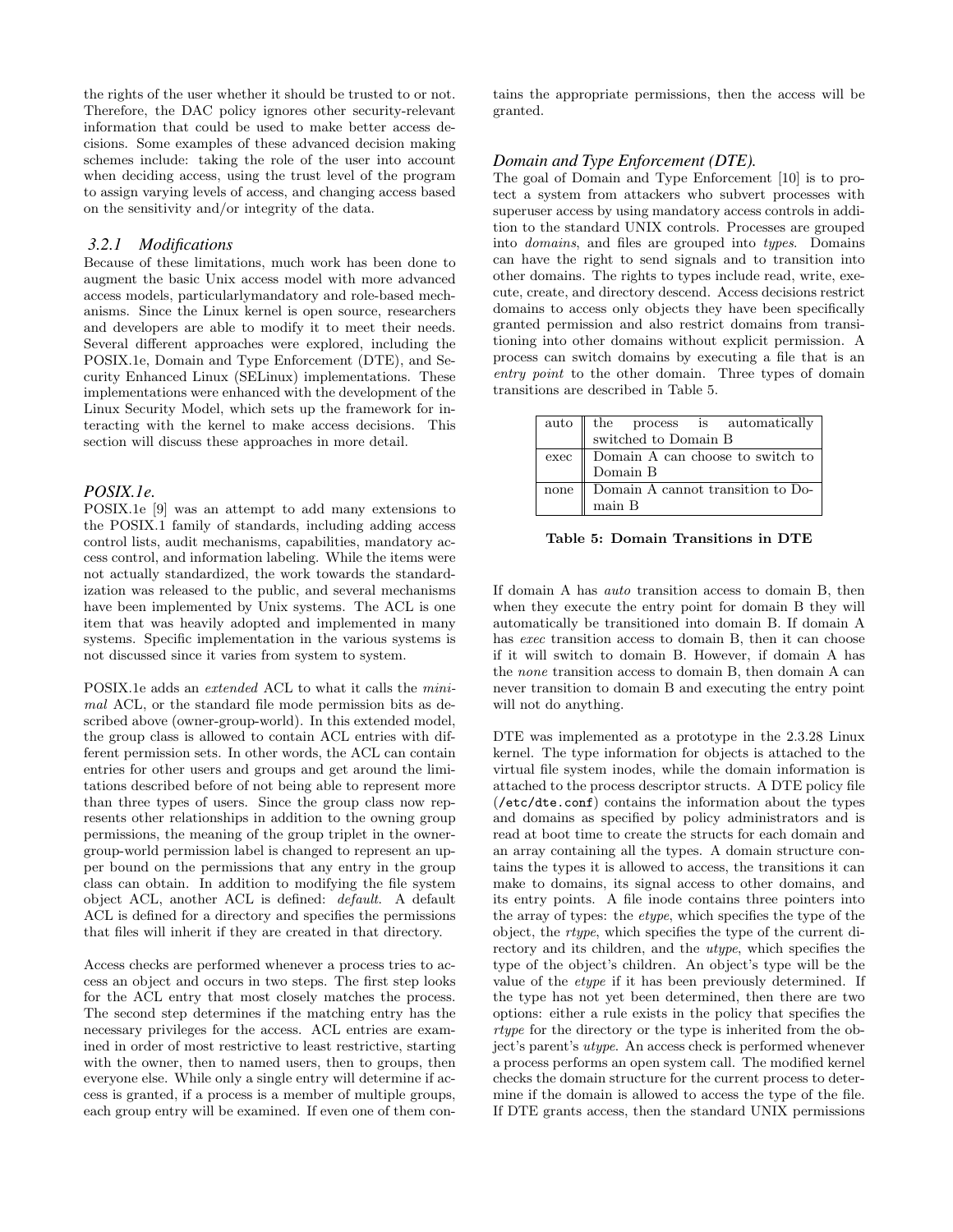#### *Evolution of SELinux.*

SELinux stems from an initiative by the National Security Agency (NSA) to implement a mandatory access control system that does not suffer from the limitations that accompanies these systems (rigid and difficult to implement). With the Secure Computing Corporation (SCC), NSA sought to design a system that would be flexible enough to be used with any security policy and would be acceptable for mainstream operating systems. After the architecture was developed and prototypes were tested, NSA and SCC worked with the University of Utah's Flux research group to develop the Flask architecture. This architecture was implemented in the university's Fluke operating system and used to understand and develop better support for dynamic security policies. [13]

Eventually, NSA integrated the Flask architecture into the Linux kernel and released it for use and research. Once SELinux had been presented, the consensus was that the Linux kernel needed to have a general and abstract mechanism for which access policies could be implemented. This need started the Linux Security Model (LSM) Project, which developed a kernel patch and module loading capabilities that developers can use to develop their own security policies. The model provides the basic mechanisms for attaching security fields to kernel objects and mediating access to the kernel objects, but leaves it to the policy developers to define the labels for the objects as well as what checks are performed when mediating access to objects. The LSM allows SELinux to be more easily integrated into the Linux kernel since it abstracts away the low level details. In addition, POSIX.1e and DTE have been modified to use the LSM in their current implementations. [20, 13]

The descriptions of SELinux and the Flask architecture are closely related. SELinux can be thought of as an example security policy using the Flask architecture. This section will follow the format of Smalley and Losocco [13] and present the general Flask architecture along with the specific SELinux implementation, but using the implementation for the LSM [18], not the original SELinux hand-made patches. The SELinux security policy is a mandatory access control policy that combines the ideas of type enforcement, role based access control and multi-level security (optional). It is also shipped and "on" by default in the Fedora and Red Hat operating systems.

#### *Description of Flask/SELinux.*

As mentioned previously, the Flask architecture provides the necessary mechanisms to develop an access control policy without tying the architecture to any one policy structure. Similar to other MAC systems, the objective is to label every subject and object and to mediate access from subjects have to objects and between themselves by comparing values in the labels. Flask achieves flexibility in the system by separating the portion of the system that contains the policy logic for labeling objects and determining access from the portion of the system that provides enforcement mechanisms. This idea carried over into the implementation of

the LSM, as described before. The logic-containing portion is referred to as the security server, and it is by using this component that policy makers can specify the access controls for the system. The enforcement mechanism portion is referred to as the *object manager(s)* whose job is to correctly label and protect access to all the objects in the system.

Flask has two policy-independent data types that are used by the system to label subjects and objects. The security context is a variable length string representing the label of the entity while the security identifier (SID) is an integer that the security server maps to a security context. In SELinux, a security context contains a user identity, role (only for processes), type, and MLS level (if implemented). A SID is only provided if the combination of identity, role, type and level is valid for the system (user:role:type). An example security context is

#### system\_u:system\_r:httpd\_exec\_t.

This means that the system 'user' has the root role and can run the files of type  $httpd\_exec\_t$ . The LSM only has a single void\* security field in the kernel data structures for the kernel objects, and since SELinux needs two (security context and SID), it stores the information in a dynamically generated structure for each kernel object. The SELinux policy consits of rules that define types and transitions, and specify what domains are able perform which actions. An example access rule is: "allow sshd\_t sshd\_exec\_t:file {read execute entrypoint};". This rule says that the sshd\_t domain can read, execute, and be entered via a file with the sshd\_exec\_type. The other policy rules follow similar format.

The LSM inserts hooks into important kernel functions that manage objects so that labels can be applied and access permissions can be checked. The hooks implement the conceptual Flask object managers, and whenever an object manager needs a label for an object, the security server is checked to determine what the label should be. For processes in Flask, the label generally depends on the label of the current process and the label of the program's executable. For files in Flask, the label generally depends on the label of the current process, the parent directory's label, and the type of file that is being created. For SELinux, a new process will have a role and domain (type) based on the role and domain of the parent process as well as the type of the program. Additionally, a file will have a type specified based on properties of the process and type of program and can use specified types based on the domain of the process, the type of the parent directory, and the kind of file.

As in DTE, Flask/SELinux performs specialized access checks in addition to and before the standard user-group-world access checks. The Flask object managers, or hooks in LSM terminology, are responsible for performing the checks. Figure 7 shows the LSM hook archictecture. Figure 7(a) shows abstractly where the hooks occur in access checks and Figure 7(b) shows the kernel architecture.

To perform checks, the object managers consult the access vector cache (AVC) which stores access decision computations that the security server has completed for further use by the object managers. The object managers check rights by giving the AVC a pair of labels (for the subject and ob-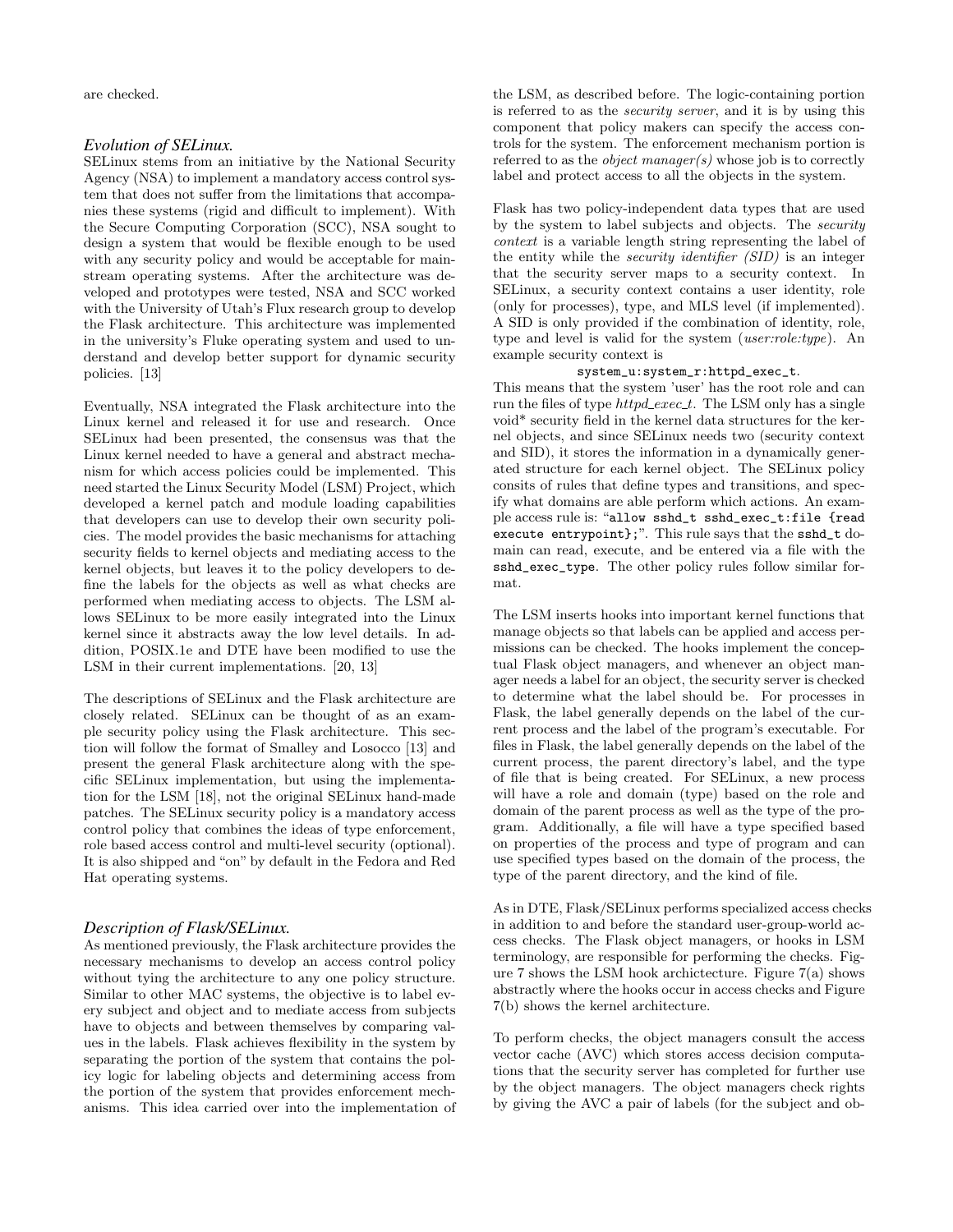

(b) Kernel Architecture of Hooks

Figure 7: SELinux Hooks [20]

ject) and an object class. If the AVC has already calculated a permission based on these attributes, it is returned. If not, then it contacts the security server to obtain the permissions and stores the results for later use. The object class is defined for type of object and each object class has a set of permissions which are specified in a bitmap called access vector. Each service has separate permissions defined for each class of objects it accesses. SELinux defines many types of permissions, including execute, transition, and entrypoint which are similar to the domain transitions in DTE (a process can only transition to another SID if it has been appropriately setup with transition and entrypoint permissions). Other permissions involve signal handling, forking, tracing, and obtaining/changing information on the process.

# 4. COMMON PROBLEMS AND GENERAL BEST PRACTICES

The access control mechanisms discussed in this paper vary from simple to extremely complex. Each system, even if they are implementing the same types of access control (DAC or MAC), have variances in the details of the implementations. With all of these differences it becomes very important for the application developers to fully understand how the access controls on their target system(s) are implemented so that they can be used appropriately and most effectively. However, access controls are improperly used in systems all the time, and improper use can cause serious harm [12].

Common Weakness Enumeration (CWE) is an effort by MITRE Corporation to incorporate all of the research into software weakness by different research groups into a single resource to be used by researchers, analysis tool designers, and application developers alike (cwe.mitre.org). The weaknesses are grouped into common types of problems based on the nature of the weakness. For access control, many examples of misuse of ACLs further show the need for developers to understand their operating environment to protect systems from malicious actions. Some of these CWE entries from version 1.12 will be presented.

CWE 266 contains examples of incorrect privilege assignment, where a product assigns a privilege to an actor that allows that actor have unintended ability in the system. One example is from the Apple Mac OS X 19.3.9 system, specifically the authorization services in securityd. The security context daemon securityd maintains security contexts and is the arbiter for all cryptographic operations and security authorizations. The weakness is that it allows users to grant themselves rights that should be restricted to Administrators. This weakness is currently under review, meaning that it hasn't been accepted as an official weakness. However, it points out a common problem with access controls. In a stand-alone system, this might not be considered a weakness and instead be considered a necessity (i.e., a user on his/her own machine needs to have administrator rights to be able to manage it). However, in a network of machines where the network administrators are charged with restricting the rights of users on the local machines, this is definitely a problem.

CWEs 250 and CWE 271 describe weakness involving executing a process/program with unnecessary privileges (CWE 250) and not dropping or lowering privileges (CWE 250 and CWE 271). This generally means that a program is running with more privileges than are necessary for it to perform its functions (i.e. it violates the principle of least privilege). This violation is a common occurrence as developers sometimes think that they need more privileges than they really do and/or it is easier to just claim many or all privileges rather than exactly what privileges are needed [12]. One example given for CWE 250 is in the splitvt program [1], which will split a terminal vertically into two shell windows. It executes another program called xprop without dropping the privileges, which allows local users to gain privileges. This entry is also still under review, but a look at the project's page shows that it suffered from many security holes that led to improper privileges being obtained. An example given for CWE 271 is the ping program in iputils as distributed on Red Hat Linux 6.2 through 7J. The program does not drop privileges after receiving a raw socket which leaves it exposed to bugs that could not occur at lower privileges.

CWE 267 describes a similar issue to CWE 250. In 267, a privilege is defined with unsafe actions meaning that a particular privilege, role, capability, or right can perform actions that the developer did not intend, event though it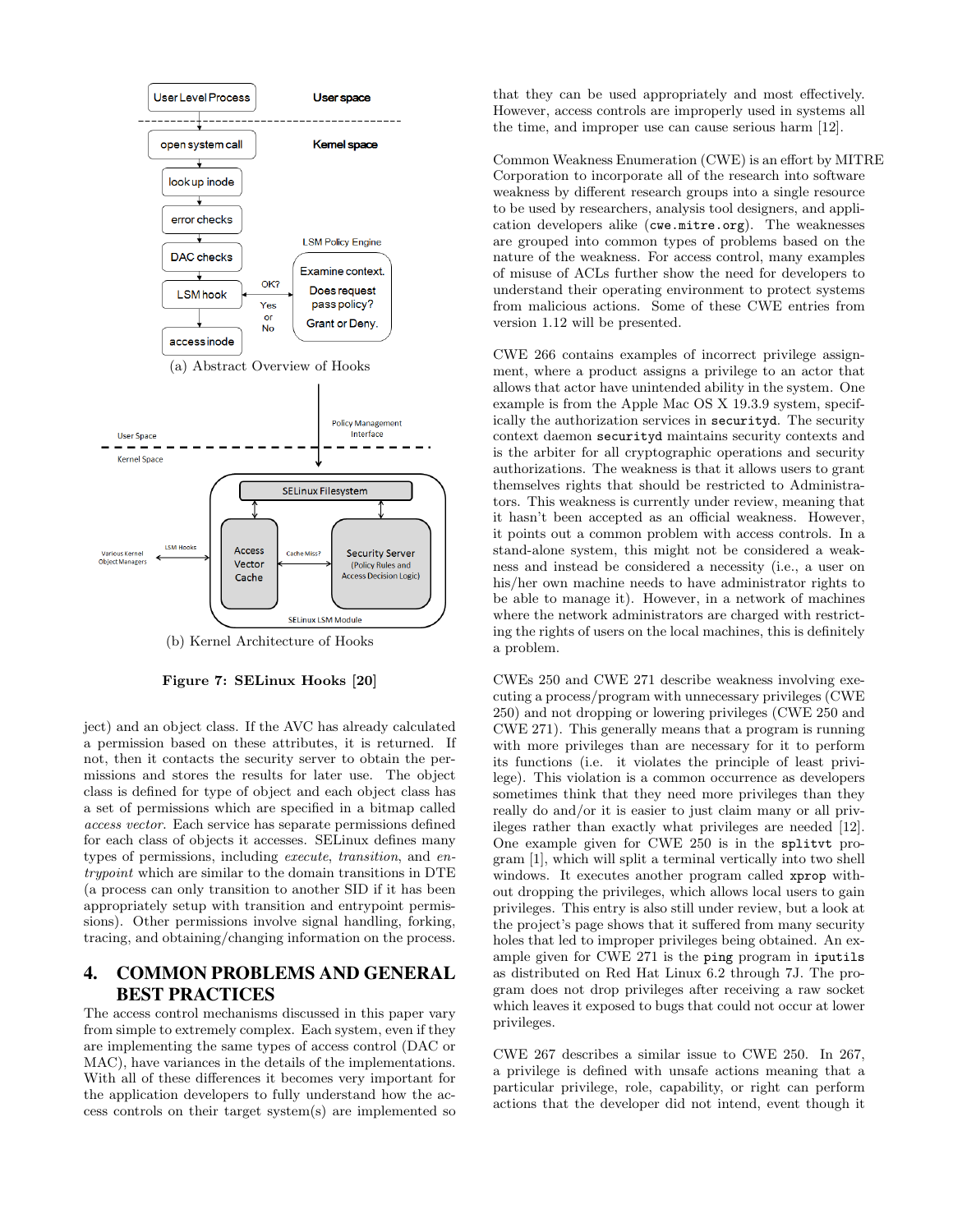was assigned to an entity correctly. One example is a vulnerability in Microsoft Internet Explorer 5.0, 5.01, and 5.5 that allows a remote attacker, via some improperly defined right, to monitor the contents of the Windows clipboard.

CWEs 276–279 all relate to a product's initialization and inheritance of permissions. CWE 276 gives examples of products who set incorrect permissions on their object at installation, allowing it to have more access than it should. CWE 277 describes insecure inherited permissions, where a product insecurely defines permissions which are then inherited to all objects that it creates. CWE 278 shows how products can inherit insecure permissions for objects when performing actions like copying from an archive file. CWE 279 gives examples of products that while executing, set permissions for objects in direct contradiction to the permissions the user had specified for the object.

These CWE entries mentioned are just a subset of all the entries that pertain to permissions, privileges, and access controls, and an even smaller subset of all the weakness defined in CWE. However they point out several issues that application developers should be aware of when writing applications to avoid making similar mistakes. Other sources of information about access control program include books on writing secure code. In his book Programming Windows Security, Keith Brown presents the general strategies that operating systems (not just Windows) use to perform access checks as a function of the amount of information available [3]. The three types of information that he describes are:

- 1. The authorization attributes for the principle requesting access
- 2. The intentions specified in the request
- 3. The security settings for the object to be accessed

Then, depending on how much of this information is available to a system, different strategies can be imposed. When only (1) is available, an application will likely use impersonation, where the client's token is passed onto the process that is performing the access. In this scenario, the decision is left up to the underlying system as to whether or not the process (and therefore the user) can access the object. When (1) and (2) are available, the application can perform role-centric checks where the client's token should specify if the action is allowed for the application. If all three are available, then the application can enforce objectcentric strategies like those in Windows, where each object has an associated security descriptor and the privileges in the client's token are compared with the DACL on the object. These strategies are not all-encompassing, but they are at least a good starting point when thinking about how the target system performs access controls.

Michael Howard, in his book Writing Secure Code, discusses a general method for determine what types of ACLs are needed for an application [12]. He is a strong advocate for determining the least amount of privilege an application needs and using that to create the ACL. In addition, he advocates having an understanding of and being accountable for every ACE in an ACL. He gives four basic steps for determining appropriate ACLs:

- Determine the resources that will be used
- Determine the business-defined access requirements for the resources of the application
- Determine the appropriate access control system technology that meets the needs of the access control requirements
- Convert the requirements into the technology

In addition to these general guidelines, Howard also points out some Windows-specific mistakes that programmers often make. One mistake is not getting the order of the ACEs correct when specifying ACLs in code. When working with the Windows GUI to specify ACL entries, the entries are automatically placed in deny-first order so that deny takes precedence over allow. This is not the case when specifying ACLs through code, so developers must be sure to use the following order: explicit deny, explicit allow, inherit deny from parent, inherit allow from parent, inherit deny from grandparent, inherit allow from grandparent, etc. More importantly, developers should be aware that specifying a NULL DACL will grant all access to all users, and NULL DACLs should never be used in applications.

Finally, Matthew Bishop in his book The Art and Science of Computer Security poses questions that developers should keep in mind when using ACLs on a system [2]. These are as follows:

- What subjects can modify ACLs? (Usually, this is the owners of the objects)
- Do the ACLs apply to users of privilege? (Usually only in a limited fashion)
- Are groups or wildcards allowed?
- If two ACEs are contradictory, how is the access resolved?
- What are the default settings if a user is not mentioned specifically in an ACE and how/when will the settings be changed?

# 5. CONCLUSION

A main line of defense against attackers are the access control mechanisms that operating systems employ. Without a thorough understanding of how a given operating system implements access controls, application developers might inadvertently create vulnerabilities in their applications that allow attackers to obtain elevated rights in the system. By using the information in this paper regarding how operating systems implement access controls, the common mistakes that are made, and the general guidance for using access controls in applications, application developers can make their products more robust and protect user data.